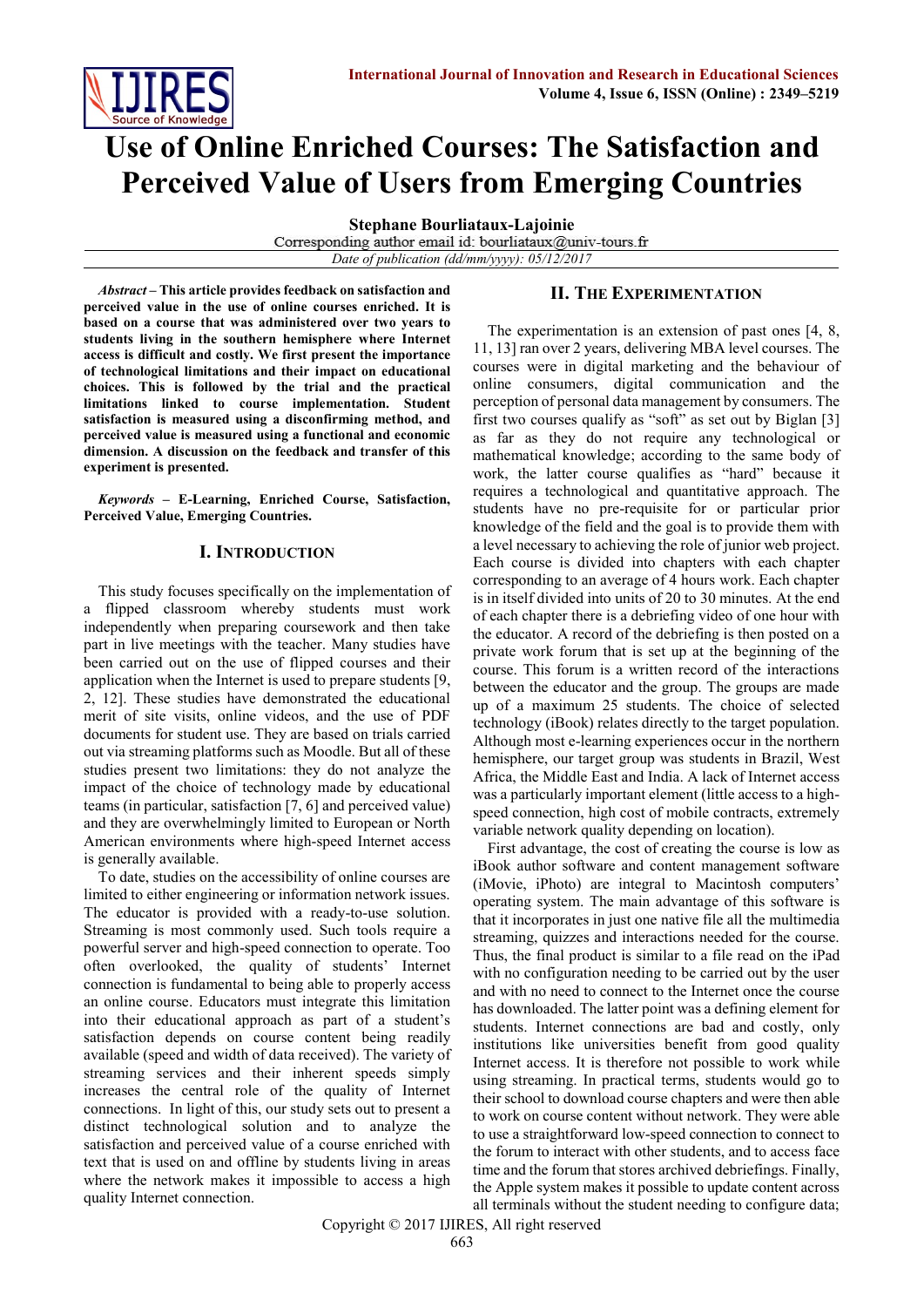

in this way, as with application updates, the student always has the latest version of the course available. This choice of technology makes it possible to minimize to the largest extent possible the configurations that must be carried out by the user (no plug-in or specific software is needed). It is therefore almost a ready-to-use solution for students who do not need any particular computing skills. This aspect is particularly important as it allows students with little computing knowledge to work [4, 8, 13]. Once the technological limitations and fears are resolved, students are able to focus on the course itself. Use of video content, complementary activities and the self-assessment quiz provide important educational possibilities to enrich the course. The regularity of debriefings also makes it possible to maintain the link between educator and group, and to prevent the relationship being dehumanized [8].

# **III. LITERATURE REVIEW**

Our exploratory study aims to measure two behavioral user constructs: first of all, we aim to measure user satisfaction in relation to his/her expectations of this type of e-learning course, then we aim to analyze the perceived value dimensions of the proposed innovation. Here, the innovation operates on three levels. The first level represents the use of the e-learning course rather than a face-to-face course. These days the pervasiveness of YouTube tutorials means that students have almost all followed online tutorials, and the educational video format does not therefore present an obstacle to these students. However, it is difficult to integrate the formulation of an exclusively tutorial-based course. Traditionally, a course is distributed at a given moment by the educator, whereas following a course at one's own pace requires significant organizational and cognitive effort.

The second level involves the dematerialization of the relationship with the educator. The course's debriefing sessions are carried out on FaceTime, which requires a greater level of concentration and organization in terms of speaking and asking questions. Engagement need to be recreate through technological tools (Russel-Bennett and al. 2010). Finally, the third level concerns handling a tablet. The course is presented as an enriched book listed in the iBook library [4, 13]. Mobile usage is highly intuitive; course support (iPad) is a very important element in the perception of the course's ease of use [5].

# **IV. MEASURING SATISFACTION**

Measuring user satisfaction is approached using an expectation disconfirmation model. This model offers a satisfaction assessment that relies on a post usage measure (Perf.) that is compared to a user expectation (Expect.) measure. The deviation between the two (Delta) provides an indication of satisfaction, or dissatisfaction, with the experience. This measurement model presents a highly cognitive approach to classifying user expectation. Although the latter element is often cited as a limitation to this measurement model, it is well suited to the context of our study as students are familiar with cognitively assessing course satisfaction. Use of an entirely digital course support reinforces the user's cognitive engagement, which cannot be passive during the course as s/he is an active participant. In this way, a strictly cognitive measure of satisfaction seems appropriate. This model is based on the longitudinal measurement of expectation. Positive disconfirmation translates into user satisfaction, whereas negative disconfirmation translates into dissatisfaction. Numerous studies have shown a positive linear relationship between disconfirmation and satisfaction. In order to adapt this model to our trial, students took part in an informational meeting at the beginning of the year before beginning to use the course. As courses take place over the course of a semester it is possible to carry out a longitudinal measure of their expectations and user experience. Measurement was carried out using an online questionnaire that was given to students at the end of the session in which the online course was presented (purpose, method, organization and planning), then at the end of the course's semester after the final exams. The questionnaire was created by a group of elearning educators (initial and continuing education educators). After removing some items, the final scale is one-dimensional and represents 5 items (Cronbach's alpha 0.79) assessed on a 7-point Likert scale. The study involved 114 students: a) Interaction with the student (Expect 5, Perf 3, delta -2) ; b) Interaction between students (Expect 5, Perf 3, delta -2) c) Educational progress (Expect 6, Perf 7, delta 1); d) Knowledge advancement (Expect 5, Perf 6, delta 1); e) Technological complexity (Expect 7, Perf 4, delta -3). The results obtained clearly show dissatisfaction on the first two items (a, b), which relate to interaction. An initial attempt to explain this highlights the change in how the relationship between student and educator is organized. The automation of this relationship is highly significant and the working method that must be adopted still seems to be badly mastered. The length of independent working time seems to be a problem, students work easily with units of around thirty minutes but the sequencing of units to achieve four hours of course work and the debriefing appear to be too long. Here it is clearly the affective element of the relationship that is in question; the e-learning tool cannot fully compensate for a human relationship with a professor or between students [1]. For their part, the two items that relate to the cognitive dimension of learning (c, d) are positive. Thus, students express positive satisfaction with respect to their expectations. The use of different multimedia components that are integrated into the course makes it possible to provide a wide variety of examples, which breaks the monotony of independent learning and makes it possible to work in richer educational sequences and therefore more fully adapt to the varying sensibilities of users. Finally, the final items (e) that relate to the complexity of the technological support (the iPad) makes it possible to measure the variance between the misgivings of students who have little technological ability, and the perceived ease of use of the selected technological tool.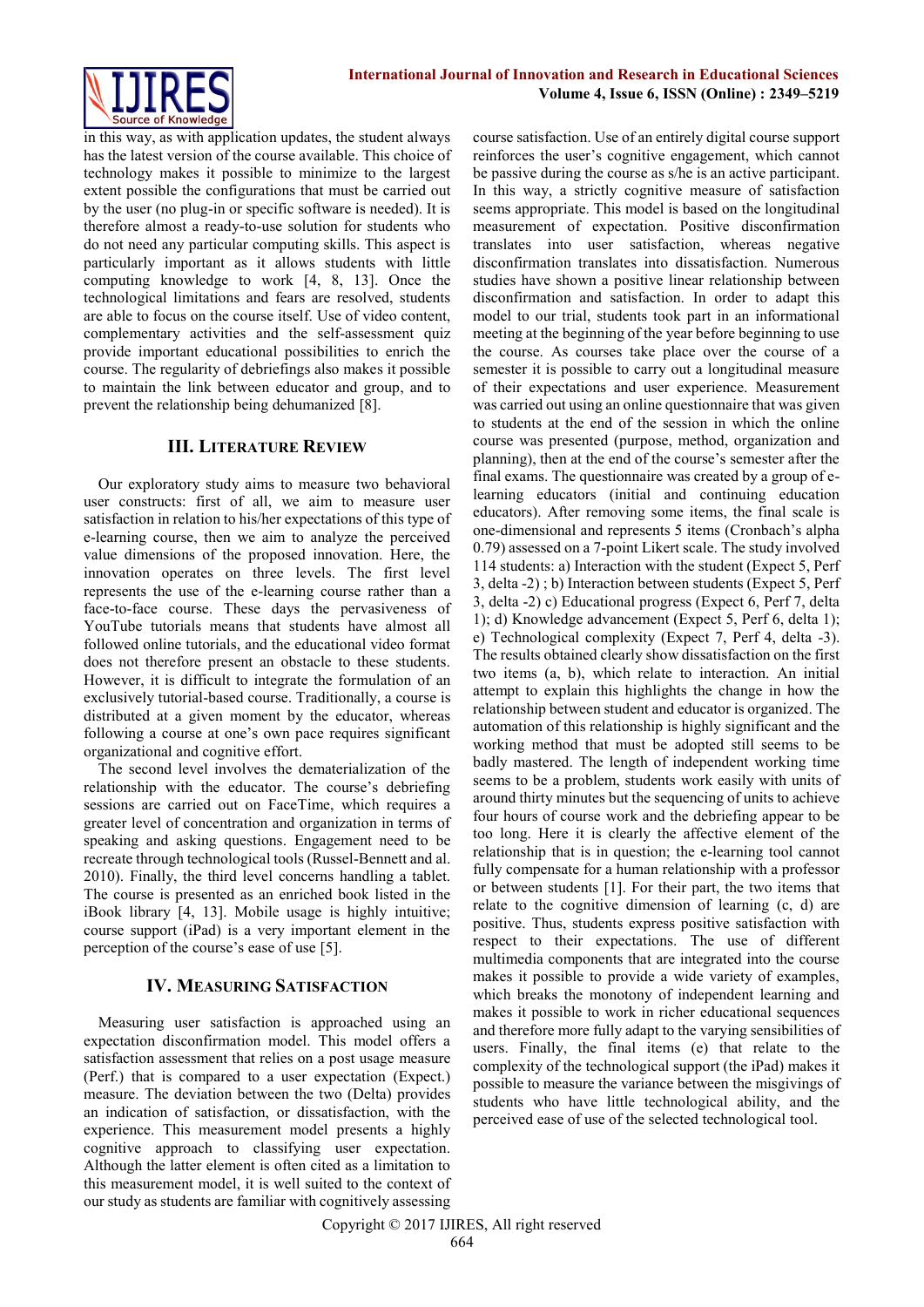

### **V. PERCEIVED VALUE OF AN INNOVATION**

Our trial is based on a new type of course for students (the enriched book) as well as a particular choice of technology (partial offline operation). Here, we are particularly concerned with the perceived characteristics of the innovation both on the educational and the technological level. Rogers' PCI model [10] is used in this study. It puts forward 2 dimensions: relative advantage and ease of use. Relative advantage is described as the principal way the innovation is perceived in relation to previous products and services. This dimension includes 3 sub dimensions: functional advantage (linked to use of the innovation), economic advantage (linked to the perceived price of the innovation), and social advantage (linked to the social image of using the innovation). In our study we deal only with the first two dimensions of the perceived value of the innovation (functional and economic advantage). This advantage is strongly linked to the user's social and cultural environment. In our sample and the context of use set by the university we are able to eliminate part of the variance that relates to social advantage. Each student must use the service, regardless of his/her social background. The measurement scales have been adapted from the literature and tested in their new form. Analysis makes it possible to put forward a two-dimensional scale for comparative advantage (Cronbach's alpha of the functional dimension, 0, 68; Cronbach's alpha of the economic dimension 0, 81) and a one-dimensional scale for ease of use (Cronbach's alpha 0, 76). The sample of 114 students was asked to respond to a questionnaire at the end of the semester, the average functional dimension was established as 5 out of 7 and the economic dimension as 4 out of 7. The functional dimension readily translates the course's usage value in its integrated form. The students liked the mainly offline operation of the course. The complete downloading of content for each chapter before commencing studies involves significant organizational challenges, but the low quality and cost of communication networks is a much greater limitation. Preference for a course that can be used without an Internet connection is an important element to emerge from our study. Low-speed connections are adequate for the routine use of interactions within the program and for consulting the forum.

The economic dimension clearly reflects the financial constraints linked to the choice of educational support used. iPad use is a constraint on the development of this type of course in a market where purchase power is relatively weak. As mentioned earlier, the cost of acquiring material can equate to 30% of the annual cost of university. Equally, Internet access and the high volume of data downloads involve additional costs. Currently, iBook format courses can also be used via an Apple Mac computer not only via an iPad, and this development will certainly open the market to a greater number of users.

Finally, the ease of use dimension is assessed on average as 4 out of 7, which reflects user ease when adopting this innovation. Use of a tablet and a proprietary format for interaction as part of the course makes it possible to minimize the need for configuration for their operation. Students are extremely familiar with smartphone type operating systems so tablet use comes easily.

#### **VI. DISCUSSION AND LIMITATIONS**

Following two years in operation, this trial clearly shows the educational advantage of downloadable enriched courses. Here we present the main points that educators and students might take into account when wishing to implement an enriched course of this type.

In this research, we barely touched on the subject of educators. Although enriched courses are inexpensive because they are part of the Macintosh operating system, it is important to avoid downplaying a number of points. 1) As in every e-learning course the task of structuring course material is a particularly large investment. The size of course units is therefore fundamental. 2) The variety of multimedia: other than the copyright constraints around video/audio usage their KB size can quickly prove problematic. 3) A minimum level of technological knowledge is indispensable to creating this type of enriched course. Educators must be able to capture and recode video or audio streams, import resources from other software, and "juggle" other file formats.

From an educational perspective, many elements must be brought to the fore. 1) The variety of stimuli that can be integrated into the course make it possible to offer students a large range of exercises, which means that they are more likely to find examples suited to their own learning sensibilities. 2) The option to download and use courses offline is a real advantage for students located in geographic areas where the Internet connections are poor and expensive. The satisfaction of being able to work without an Internet connection is important. 3) Use of an iPad means that handling course support material is straightforward. For students, using a tablet seems to be a natural extension to using a smartphone, the format requires no plug-in or software updates. The strength of the Apple eco-system is that it makes technology transparent to users.

Although this approach may seem appealing it is important not to overlook the financial implications of using this type of course. Multiple costs are involved: 1) the cost of creating the course (calculated as the educator's work hours), structuring of course material, getting hold of multimedia content, and programming an enriched course require much more work than preparing a face-to-face course. 2) The time involved in the debriefing video must also be taken into account with the increasing number of student groups. 3) Finally, the course can only be completed on an iPad or Macintosh computer, which involves a significant purchase cost, and this point was particularly detrimental in our trial. A solution that involves borrowing or sharing material could be useful.

#### **REFERENCES**

- [1] Aiken K.D. T.C. Heinze, M.L. Meuter K.J. Chapman, "Innovation through collaborative course development: theory and practice", *Marketing Education Review, 26, 1, 57-62.*
- [2] Ajmera, V. "Educational Technology". *Journal of Innovation and Research in Educational Sciences,* 1.2 (2014): 168-169